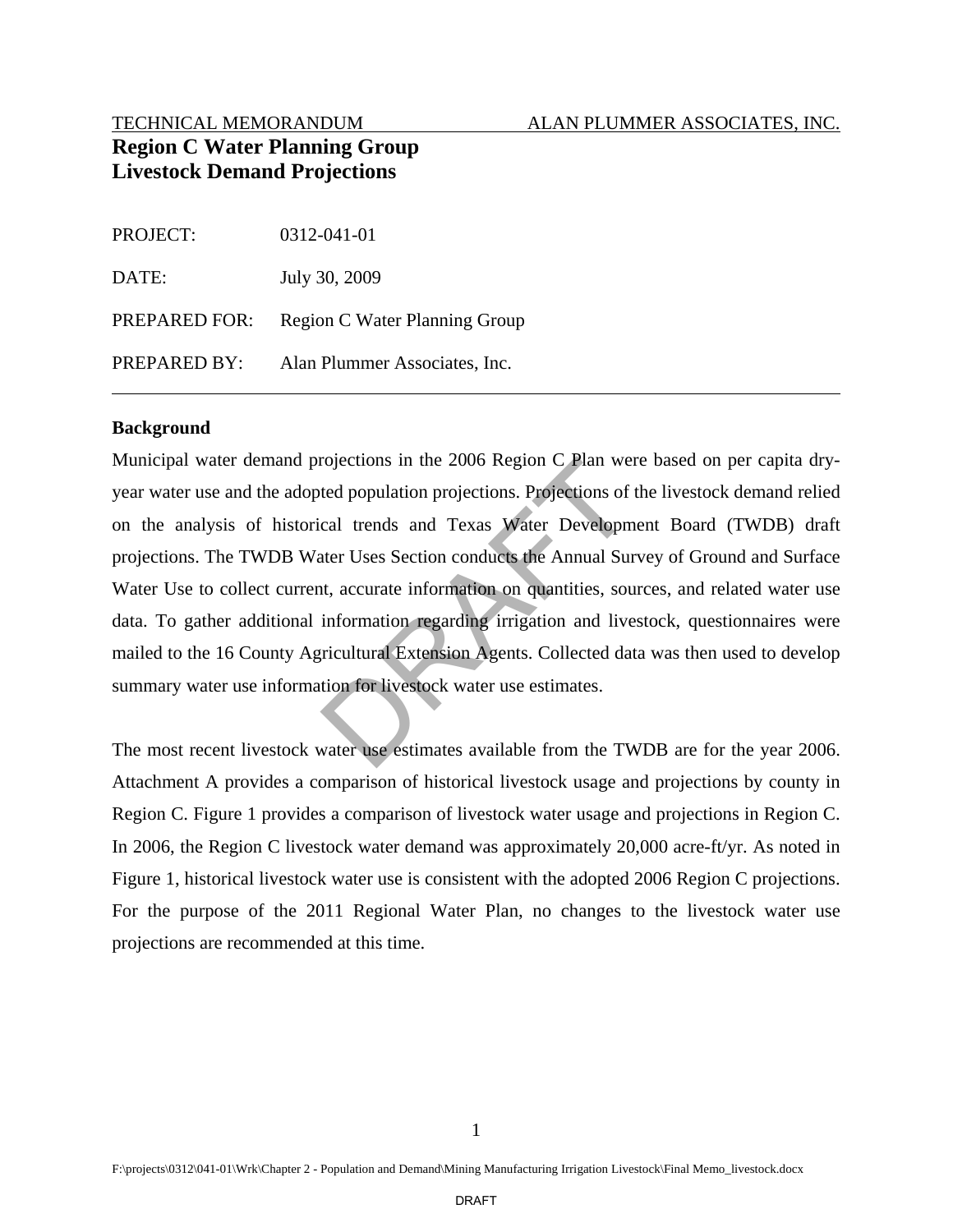

**F igure 1. 200 6 Region C C Livestock Demand Pr rojections**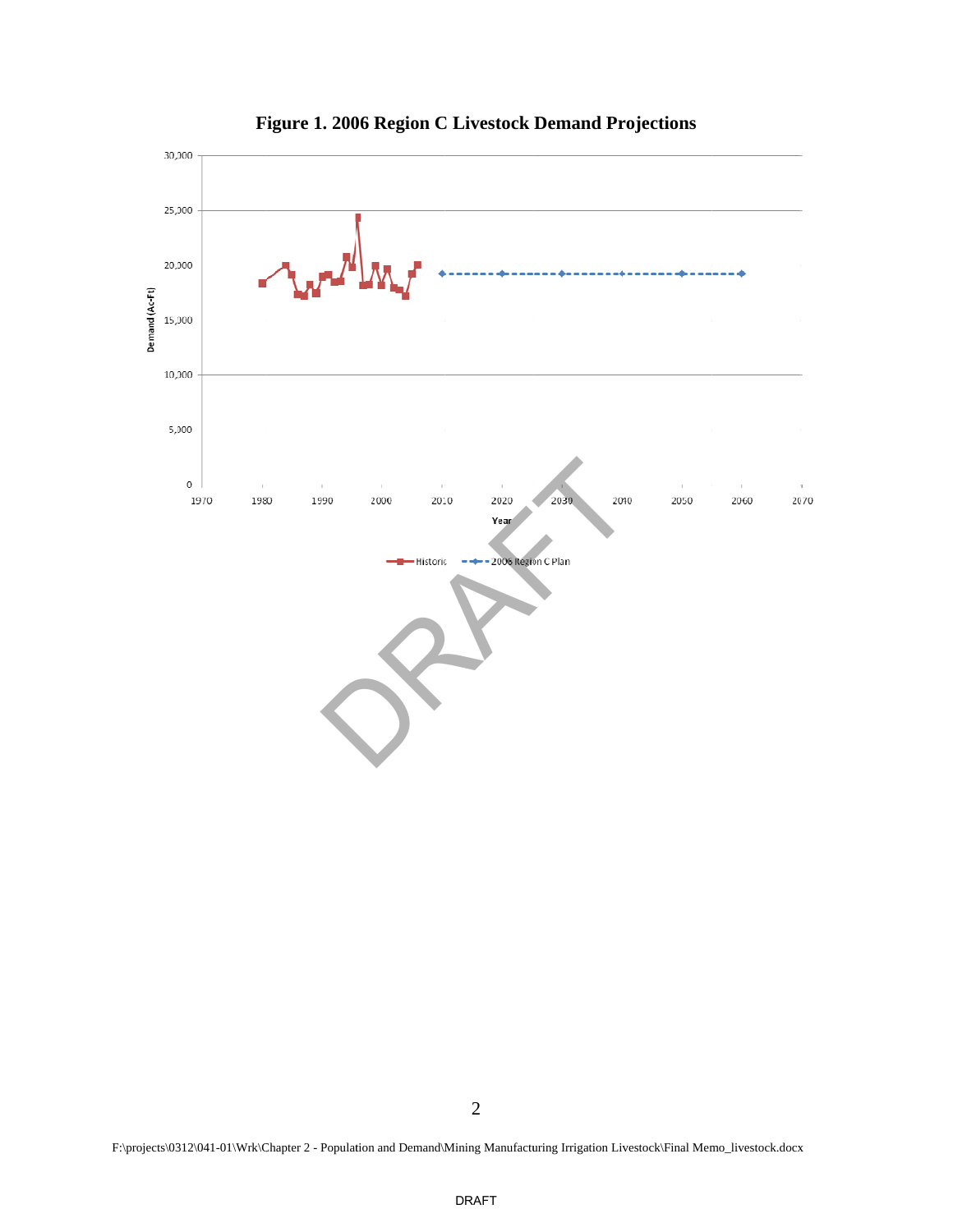|                | Year   |        |        |        |        |        |        |  |  |
|----------------|--------|--------|--------|--------|--------|--------|--------|--|--|
| <b>County</b>  | 2000   | 2010   | 2020   | 2030   | 2040   | 2050   | 2060   |  |  |
| Collin         |        |        |        |        |        |        |        |  |  |
| County         | 884    | 884    | 884    | 884    | 884    | 884    | 884    |  |  |
| Cooke          |        |        |        |        |        |        |        |  |  |
| County         | 1,898  | 1,898  | 1,898  | 1,898  | 1,898  | 1,898  | 1,898  |  |  |
| Dallas         |        |        |        |        |        |        |        |  |  |
| County         | 482    | 482    | 482    | 482    | 482    | 482    | 482    |  |  |
| Denton         |        |        |        |        |        |        |        |  |  |
| County         | 1,235  | 1,235  | 1,235  | 1,235  | 1,235  | 1,235  | 1,235  |  |  |
| Ellis          |        |        |        |        |        |        |        |  |  |
| County         | 1,183  | 1,183  | 1,183  | 1,183  | 1,183  | 1,183  | 1,183  |  |  |
| Fannin         |        |        |        |        |        |        |        |  |  |
| County         | 1,270  | 1,270  | 1,270  | 1,270  | 1,270  | 1,270  | 1,270  |  |  |
| Freestone      |        |        |        |        |        |        |        |  |  |
| County         | 1,528  | 1,528  | 1,528  | 1,528  | 1,528  | 1,528  | 1,528  |  |  |
| Grayson        |        |        |        |        |        |        |        |  |  |
| County         | 1,297  | 1,297  | 1,297  | 1,297  | 1,297  | 1,297  | 1,297  |  |  |
| Henderson      |        |        |        |        |        |        |        |  |  |
| County         | 854    | 854    | 854    | 854    | 854    | 854    | 854    |  |  |
| <b>Jack</b>    |        |        |        |        |        |        |        |  |  |
| County         | 1,025  | 1,025  | 1,025  | 1,025  | 1,025  | 1,025  | 1,025  |  |  |
| Kaufman        |        |        |        |        |        |        |        |  |  |
| County         | 1,545  | 1,545  | 1,545  | 1,545  | 1,545  | 1,545  | 1,545  |  |  |
| Navarro        |        |        |        |        |        |        |        |  |  |
| County         | 1,543  | 1,543  | 1,543  | 1,543  | 1,543  | 1,543  | 1,543  |  |  |
| Parker         |        |        |        |        |        |        |        |  |  |
| County         | 1,856  | 1,856  | 1,856  | 1,856  | 1,856  | 1,856  | 1,856  |  |  |
| Rockwall       |        |        |        |        |        |        |        |  |  |
| County         | 131    | 131    | 131    | 131    | 131    | 131    | 131    |  |  |
| <b>Tarrant</b> |        |        |        |        |        |        |        |  |  |
| County         | 803    | 803    | 803    | 803    | 803    | 803    | 803    |  |  |
| Wise           |        |        |        |        |        |        |        |  |  |
| County         | 1,714  | 1,714  | 1,714  | 1,714  | 1,714  | 1,714  | 1,714  |  |  |
| Region C       |        |        |        |        |        |        |        |  |  |
| Total          | 19,248 | 19,248 | 19,248 | 19,248 | 19,248 | 19,248 | 19,248 |  |  |

**Table 1. 2006 Region C Livestock Water Consumption Projections**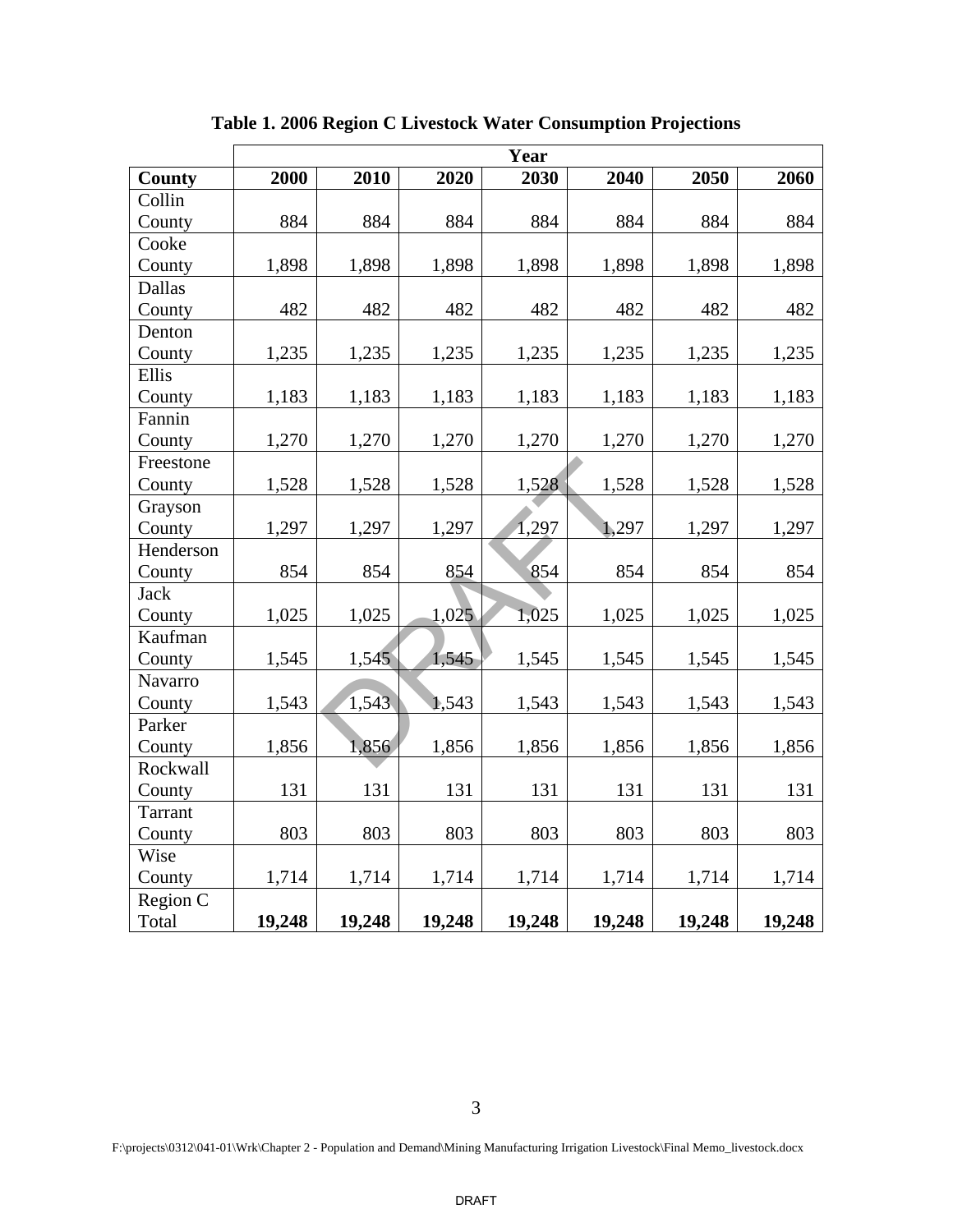**Attachment A Livestock Demand by County Including 2006 Projections** 

 DRAFT

F:\projects\0312\041-01\Wrk\Chapter 2 - Population and Demand\Mining Manufacturing Irrigation Livestock\Final Memo\_livestock.docx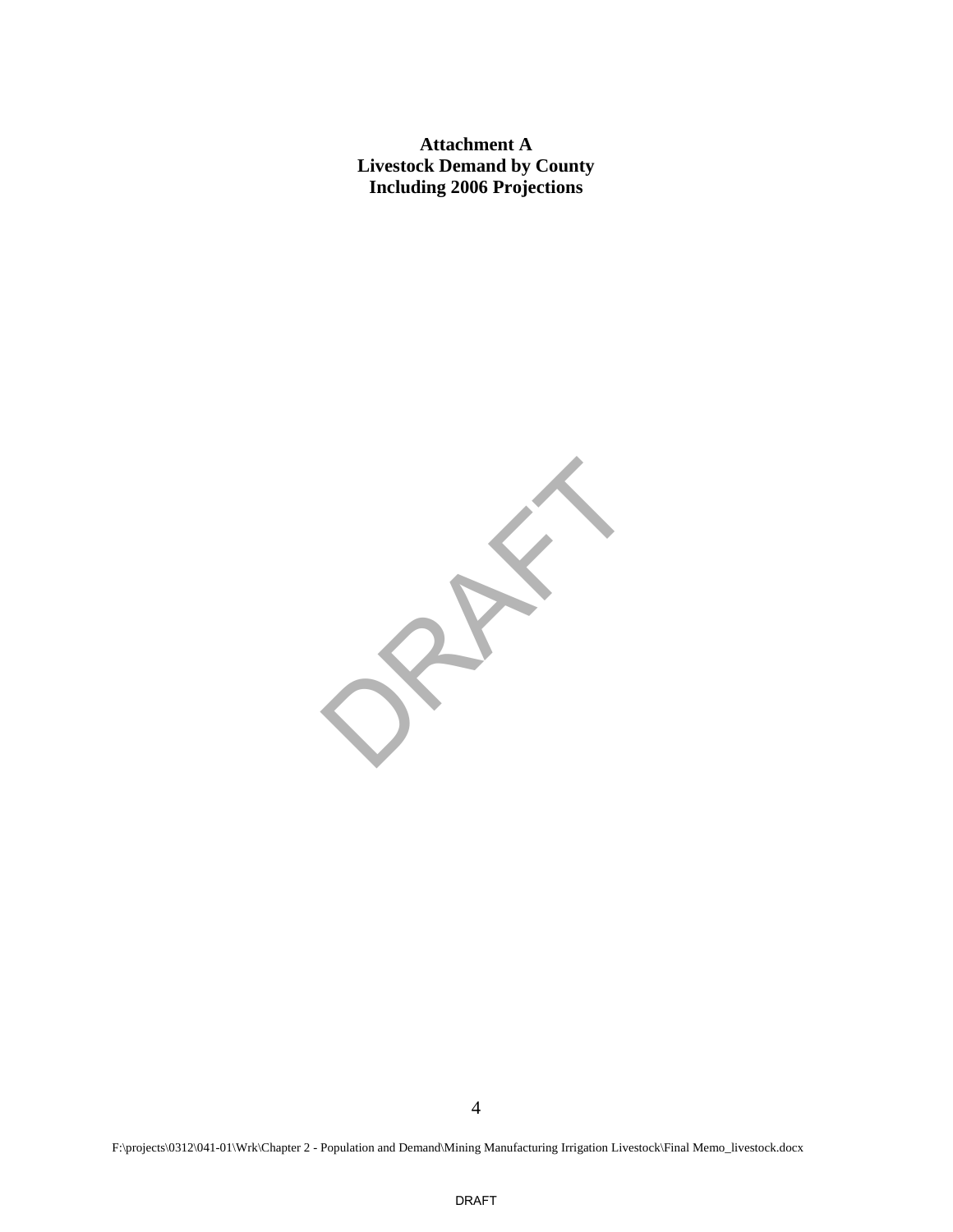## **Figure 1. Collin County Livestock Demands**



5

F:\projects\0312\041-01\Wrk\Chapter 2 - Population and Demand\Mining Manufacturing Irrigation Livestock\Final Memo\_livestock.docx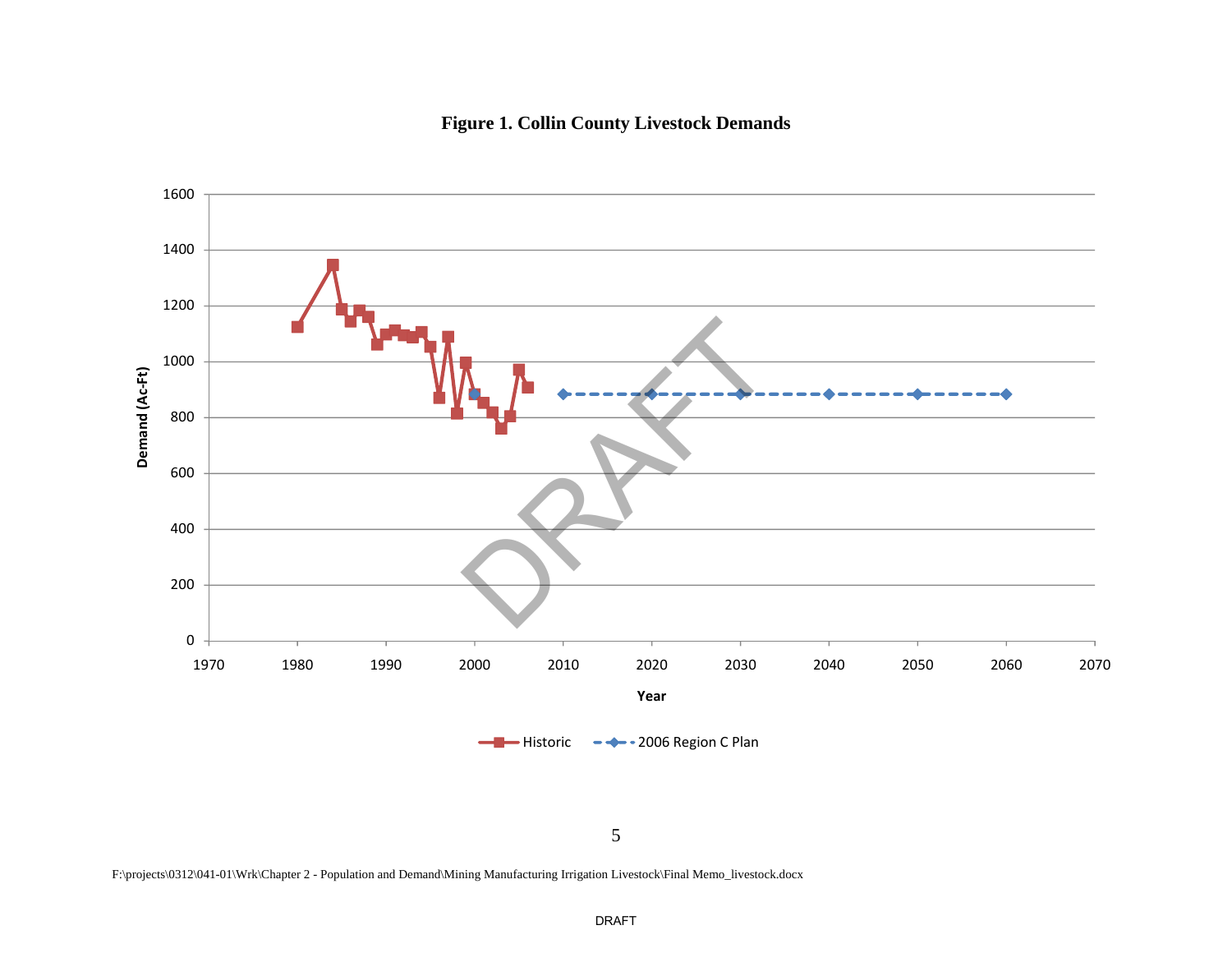## **Figure 2. Cooke County Livestock Demands**



F:\projects\0312\041-01\Wrk\Chapter 2 - Population and Demand\Mining Manufacturing Irrigation Livestock\Final Memo\_livestock.docx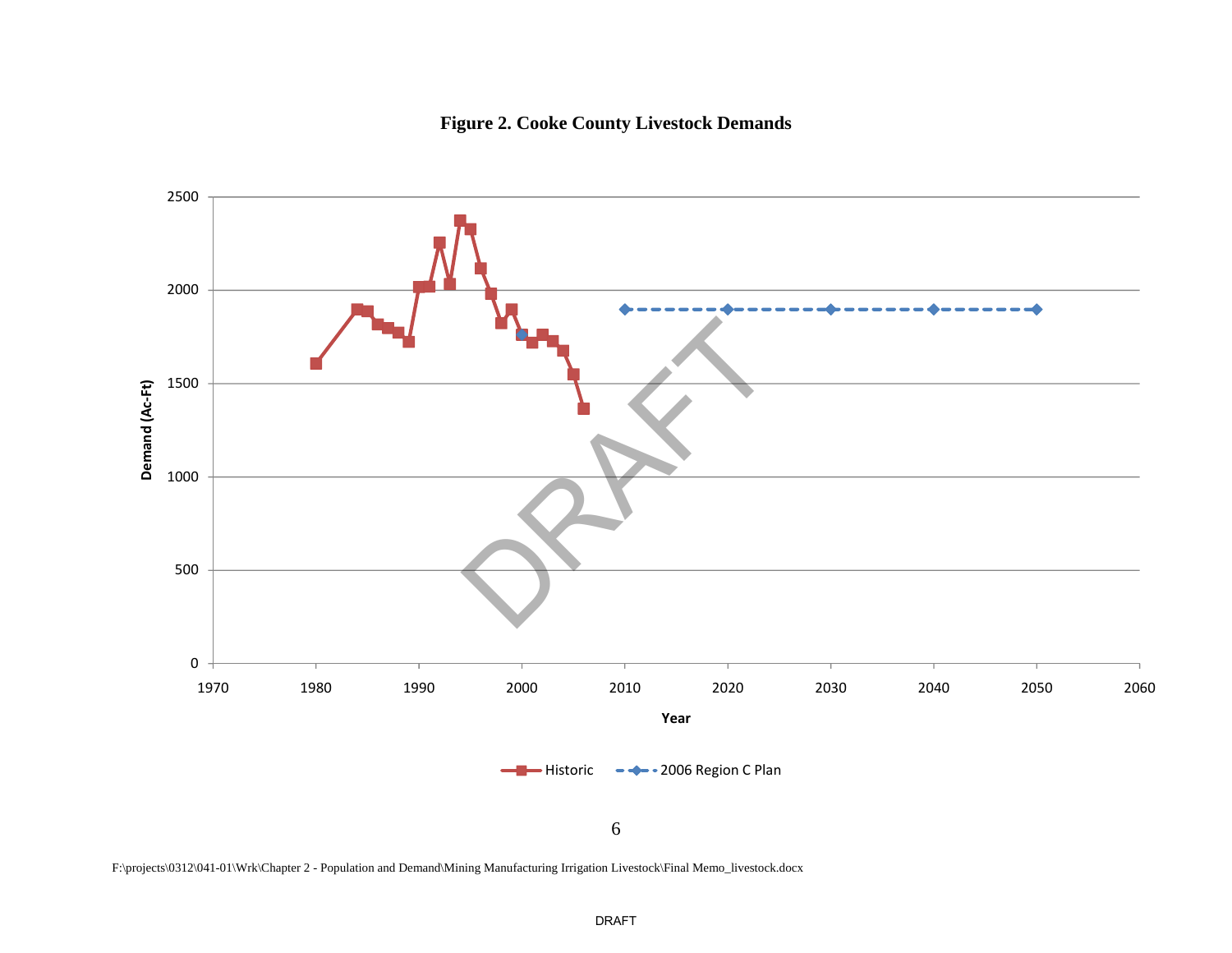## **Figure 3. Dallas County Livestock Demands**



F:\projects\0312\041-01\Wrk\Chapter 2 - Population and Demand\Mining Manufacturing Irrigation Livestock\Final Memo\_livestock.docx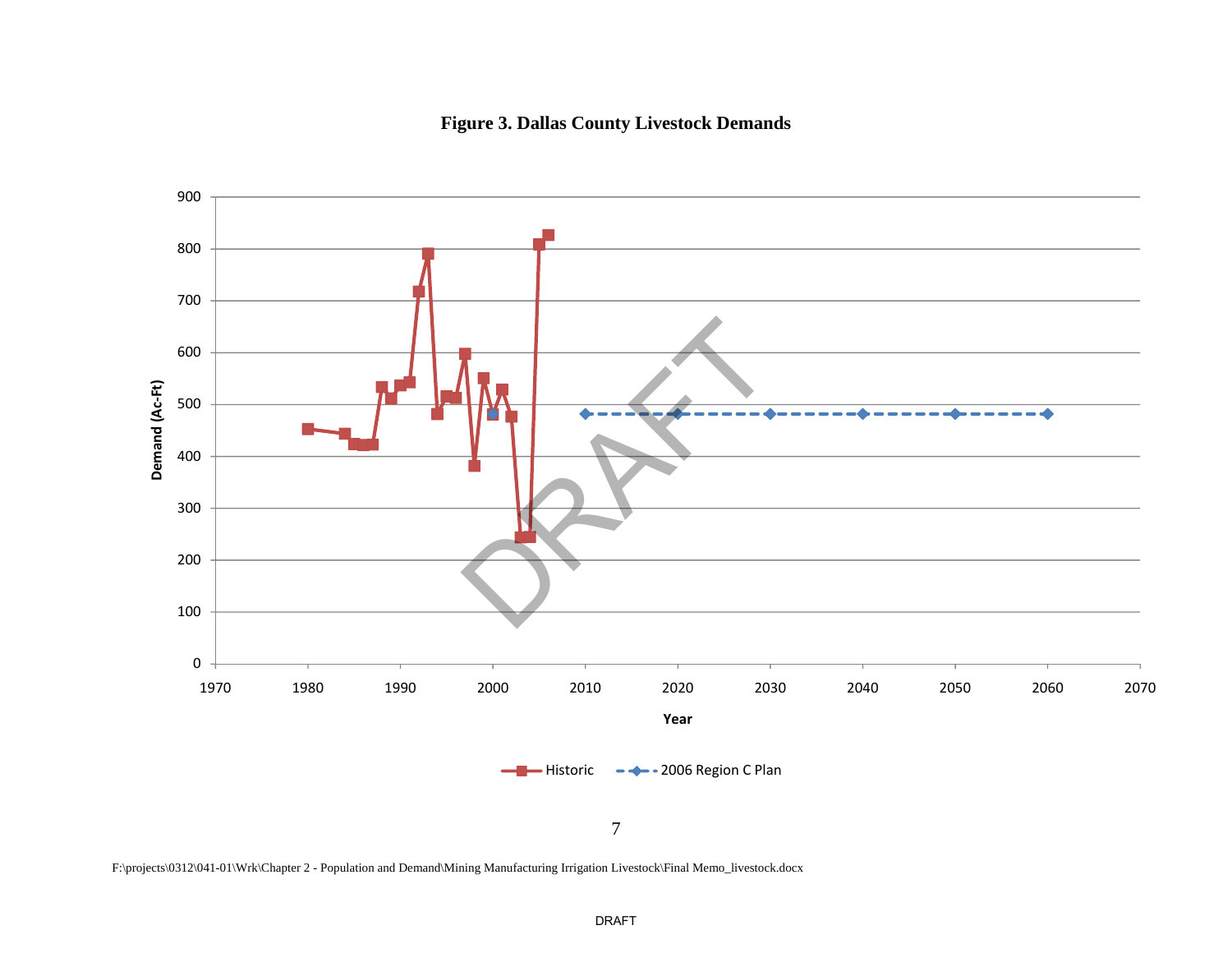#### **Figure 4. Denton County Livestock Demands**



F:\projects\0312\041-01\Wrk\Chapter 2 - Population and Demand\Mining Manufacturing Irrigation Livestock\Final Memo\_livestock.docx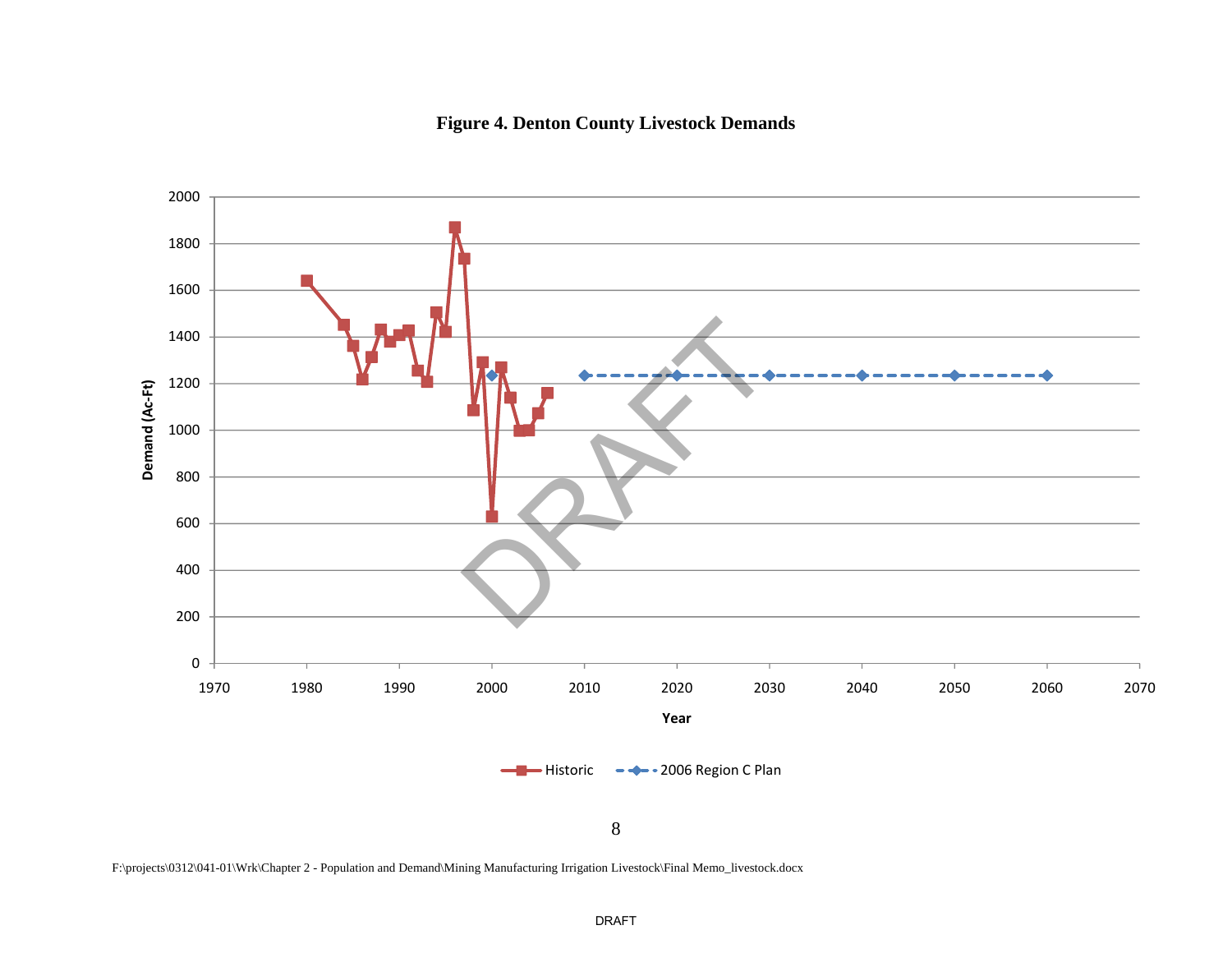#### **Figure 5. Ellis County Livestock Demands**



F:\projects\0312\041-01\Wrk\Chapter 2 - Population and Demand\Mining Manufacturing Irrigation Livestock\Final Memo\_livestock.docx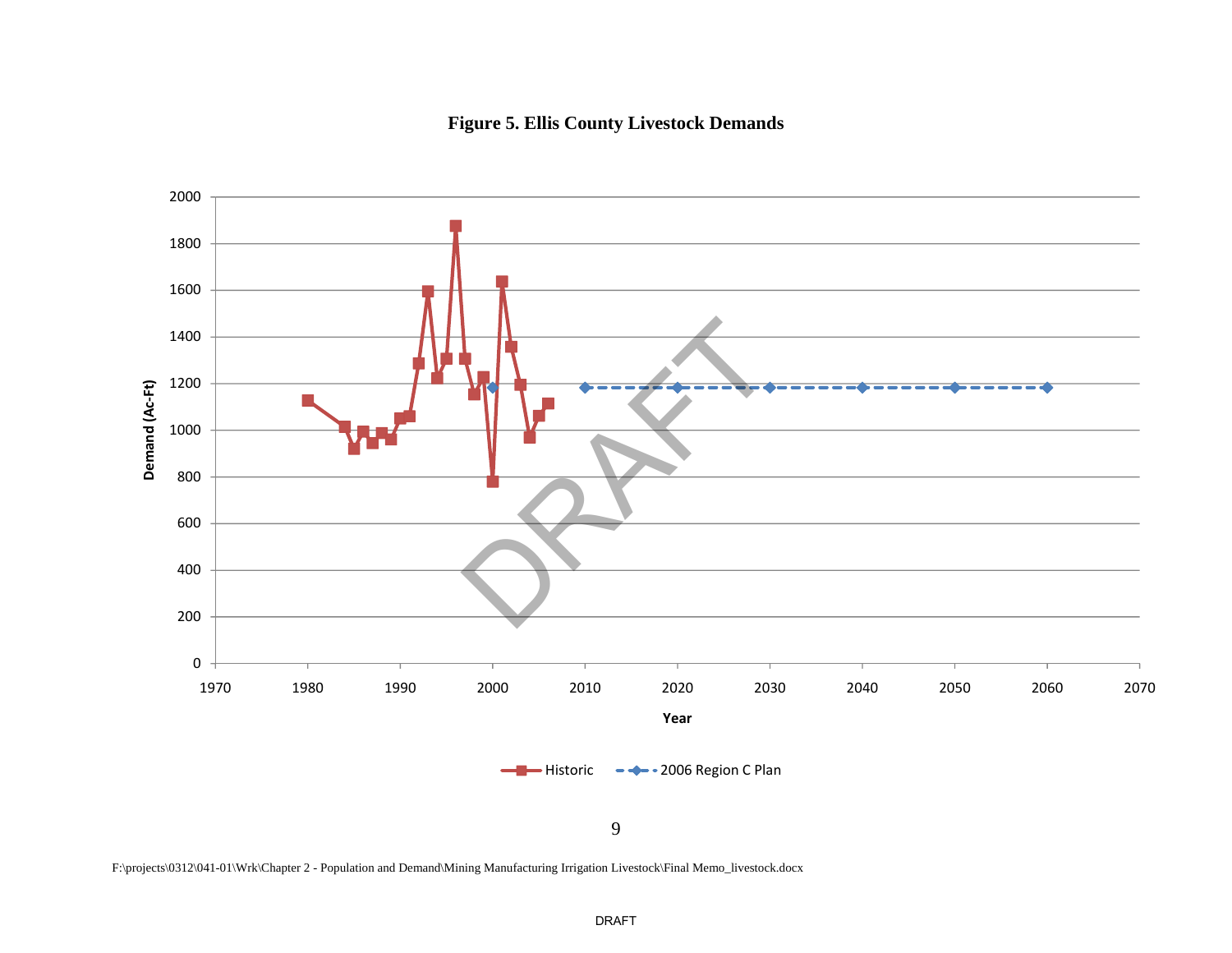## **Figure 6. Fannin County Livestock Demands**



F:\projects\0312\041-01\Wrk\Chapter 2 - Population and Demand\Mining Manufacturing Irrigation Livestock\Final Memo\_livestock.docx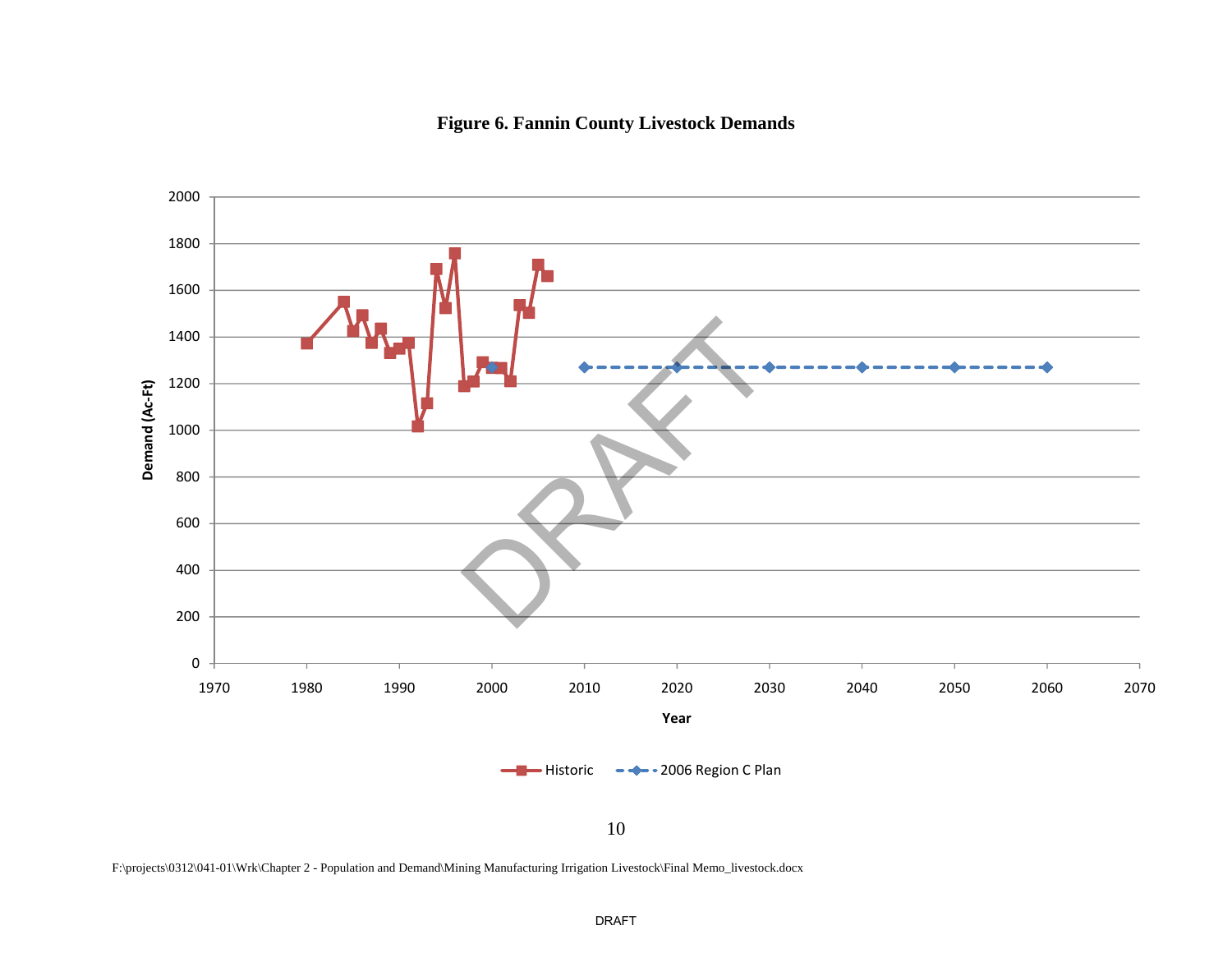



F:\projects\0312\041-01\Wrk\Chapter 2 - Population and Demand\Mining Manufacturing Irrigation Livestock\Final Memo\_livestock.docx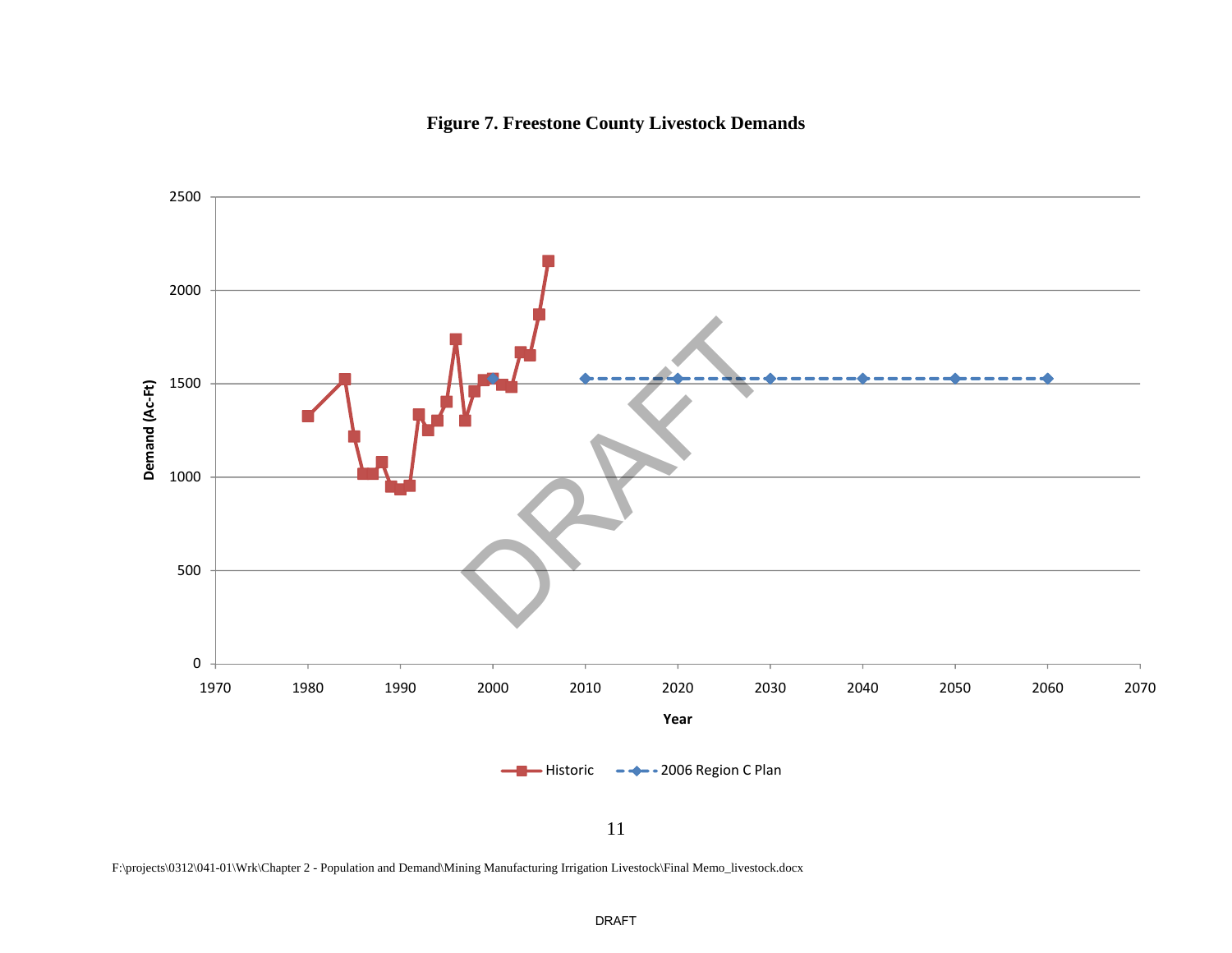## **Figure 8. Grayson County Livestock Demands**



12

F:\projects\0312\041-01\Wrk\Chapter 2 - Population and Demand\Mining Manufacturing Irrigation Livestock\Final Memo\_livestock.docx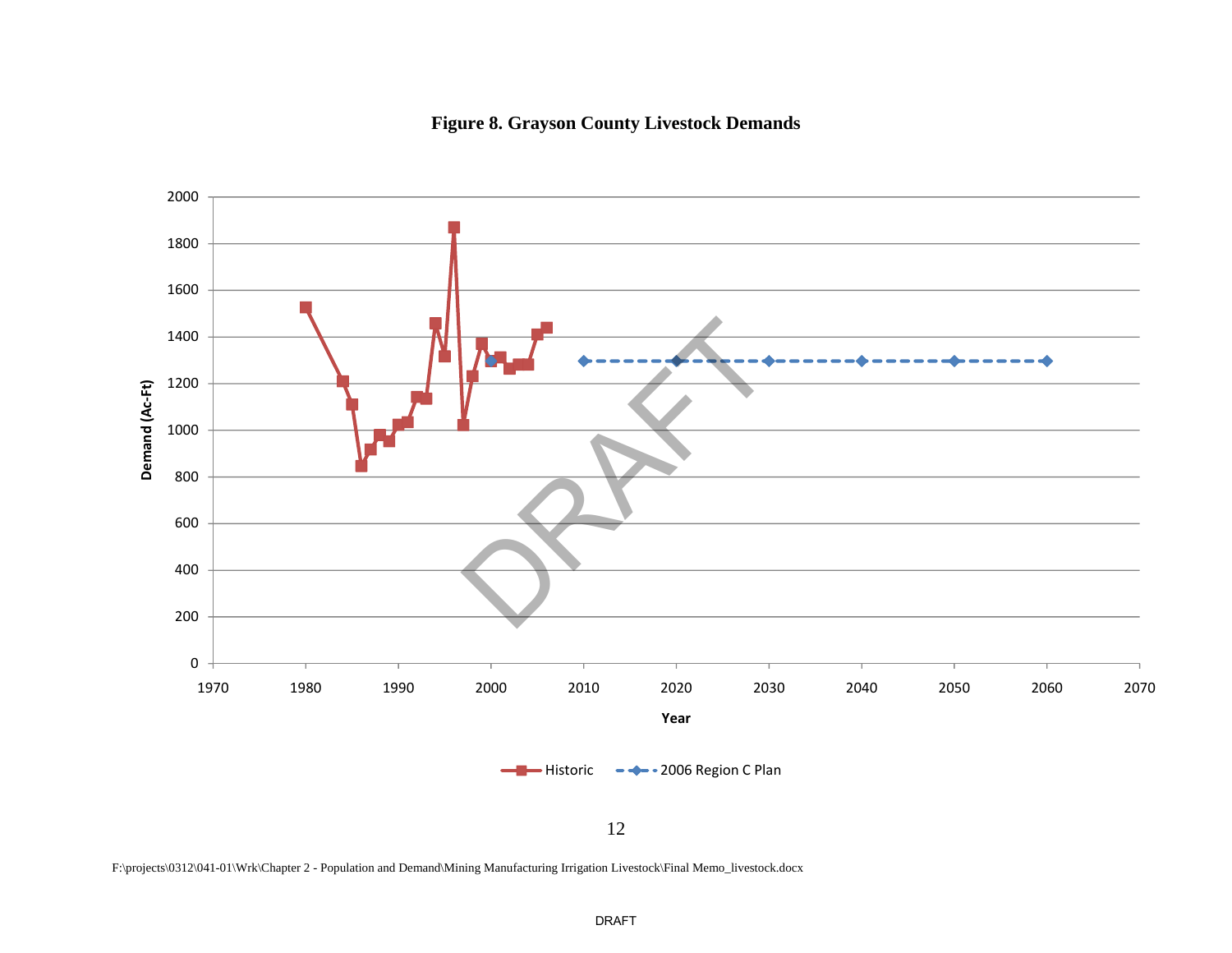## **Figure 9. Henderson County Livestock Demands**



F:\projects\0312\041-01\Wrk\Chapter 2 - Population and Demand\Mining Manufacturing Irrigation Livestock\Final Memo\_livestock.docx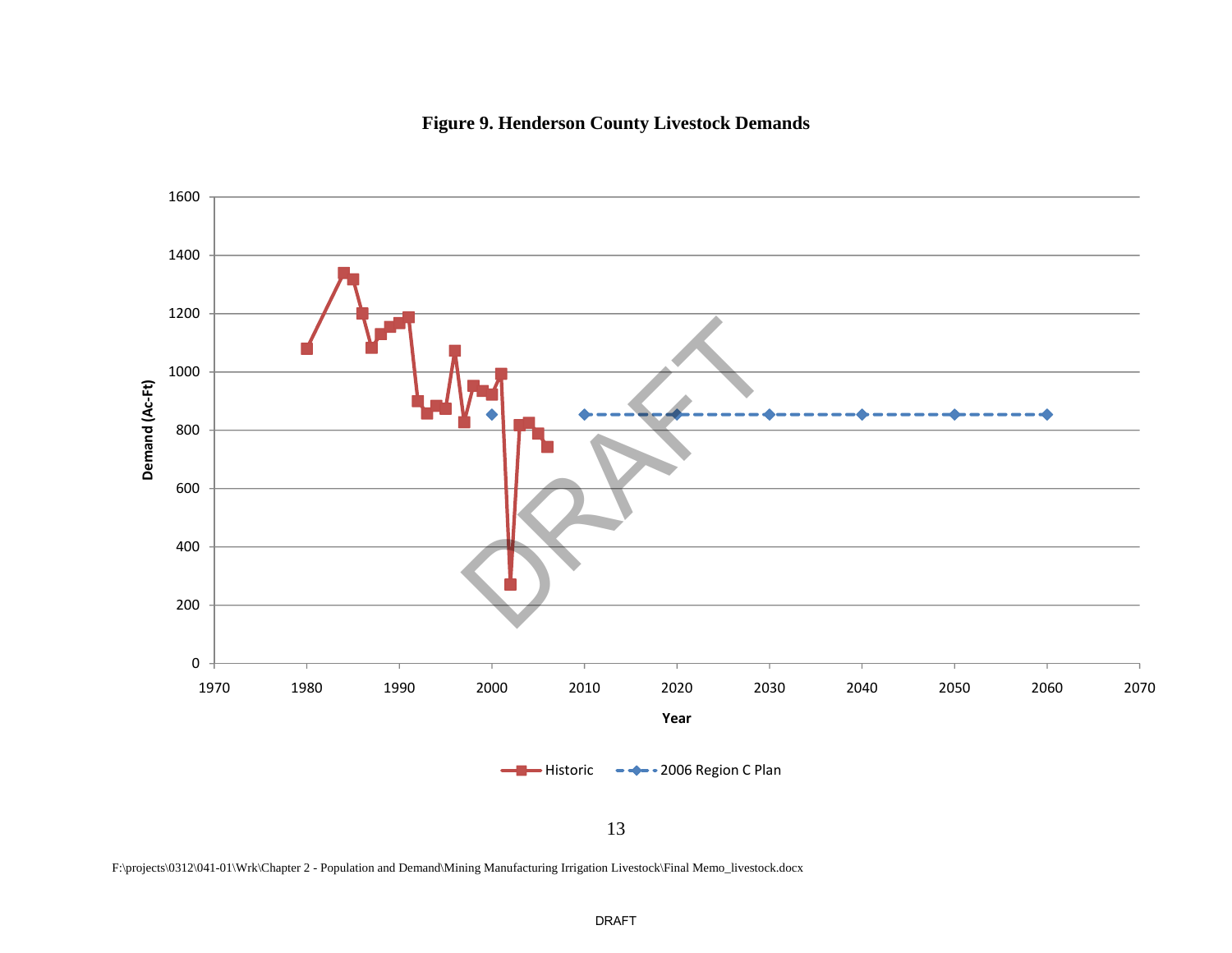#### **Figure 10. Jack County Livestock Demands**



14

F:\projects\0312\041-01\Wrk\Chapter 2 - Population and Demand\Mining Manufacturing Irrigation Livestock\Final Memo\_livestock.docx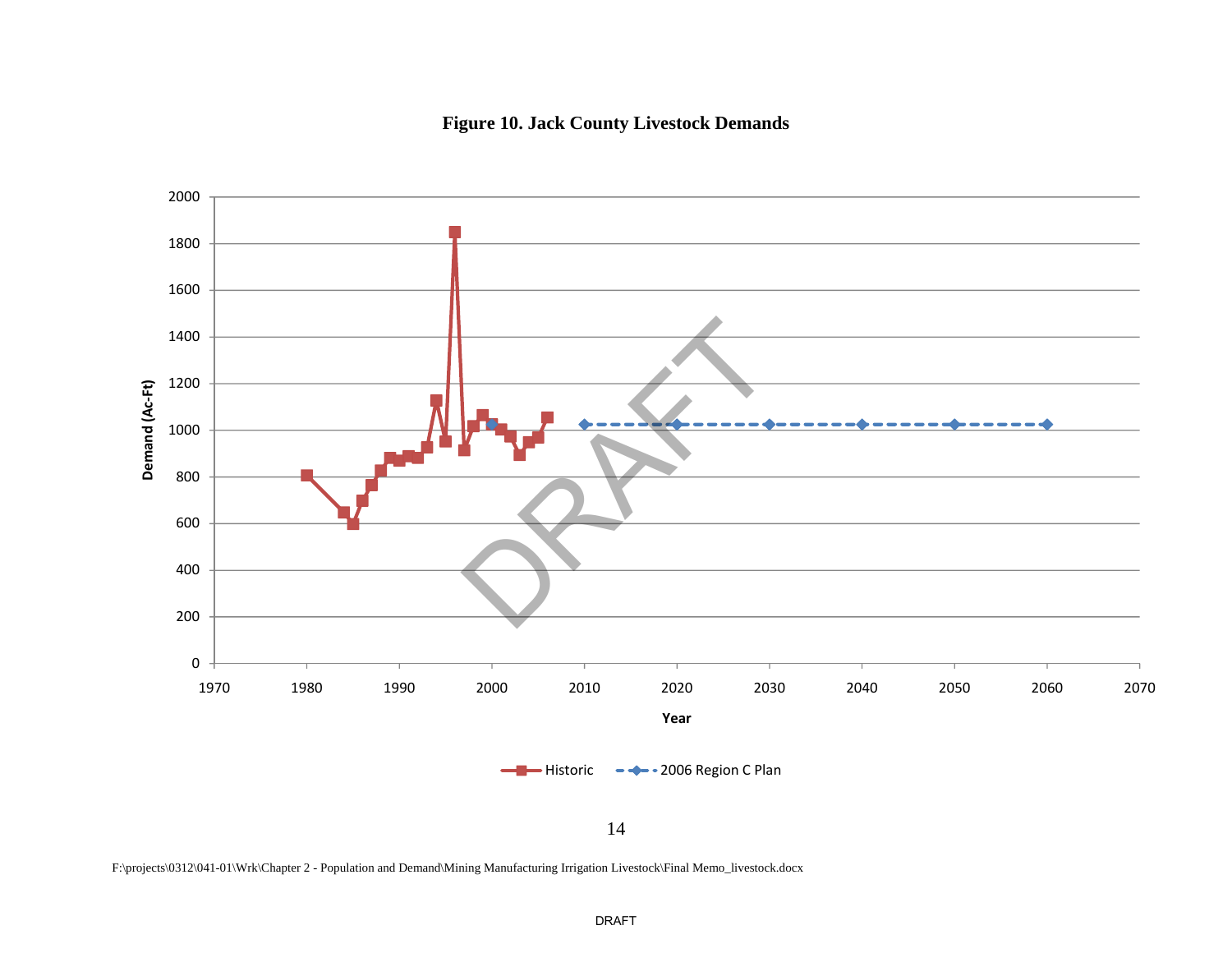## **Figure 11. Kaufman County Livestock Demands**



15

F:\projects\0312\041-01\Wrk\Chapter 2 - Population and Demand\Mining Manufacturing Irrigation Livestock\Final Memo\_livestock.docx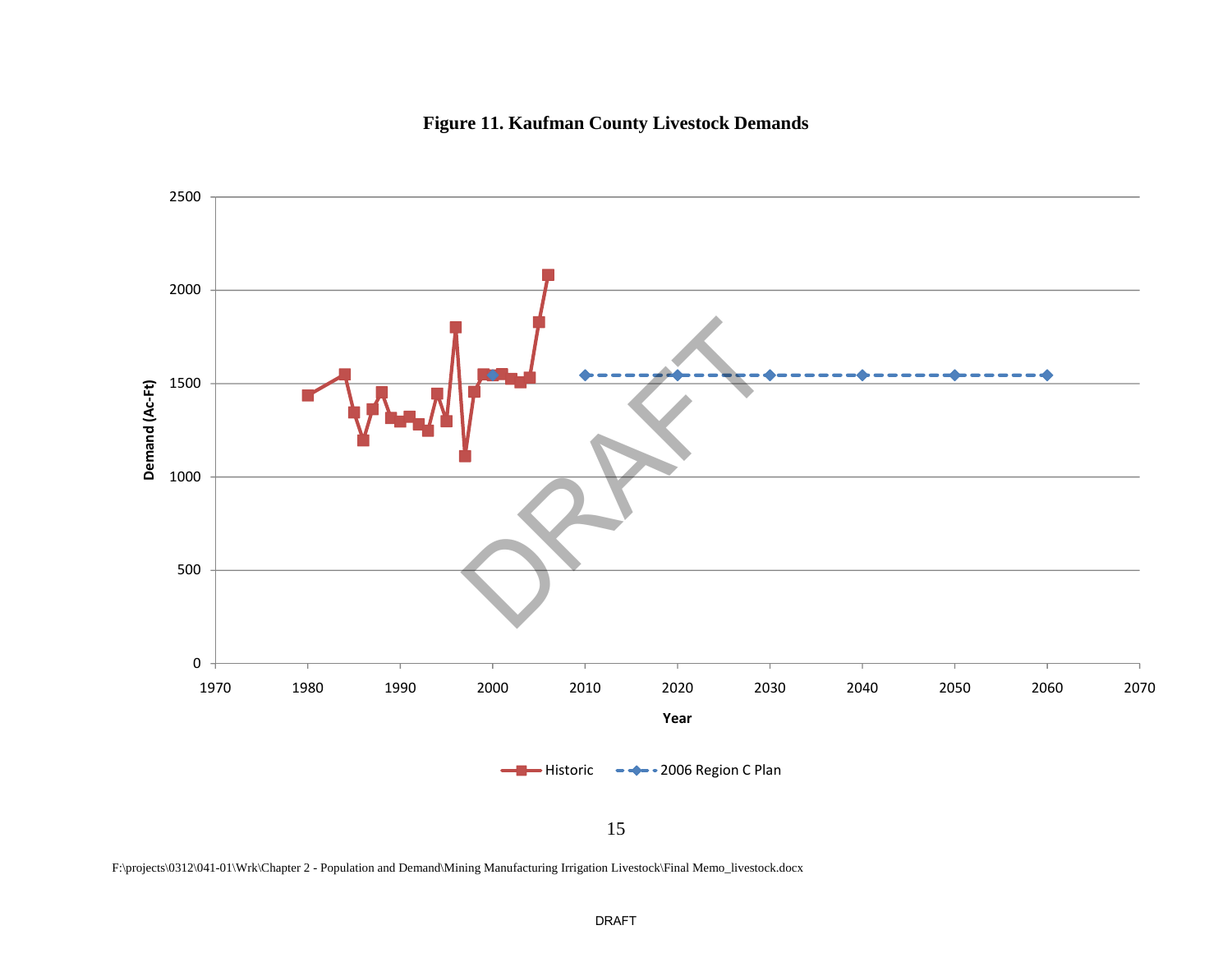



F:\projects\0312\041-01\Wrk\Chapter 2 - Population and Demand\Mining Manufacturing Irrigation Livestock\Final Memo\_livestock.docx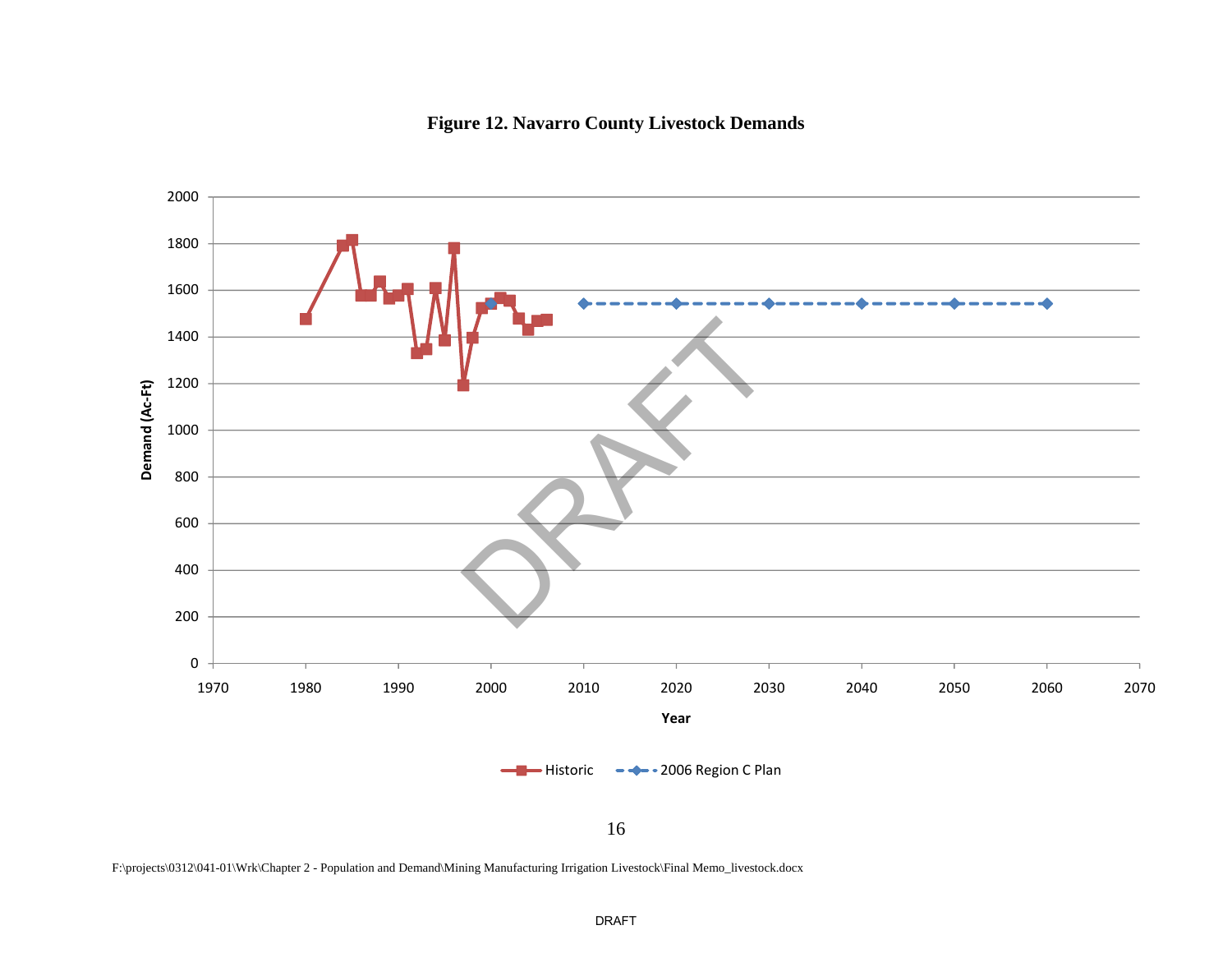#### **Figure 13. Parker County Livestock Demands**



F:\projects\0312\041-01\Wrk\Chapter 2 - Population and Demand\Mining Manufacturing Irrigation Livestock\Final Memo\_livestock.docx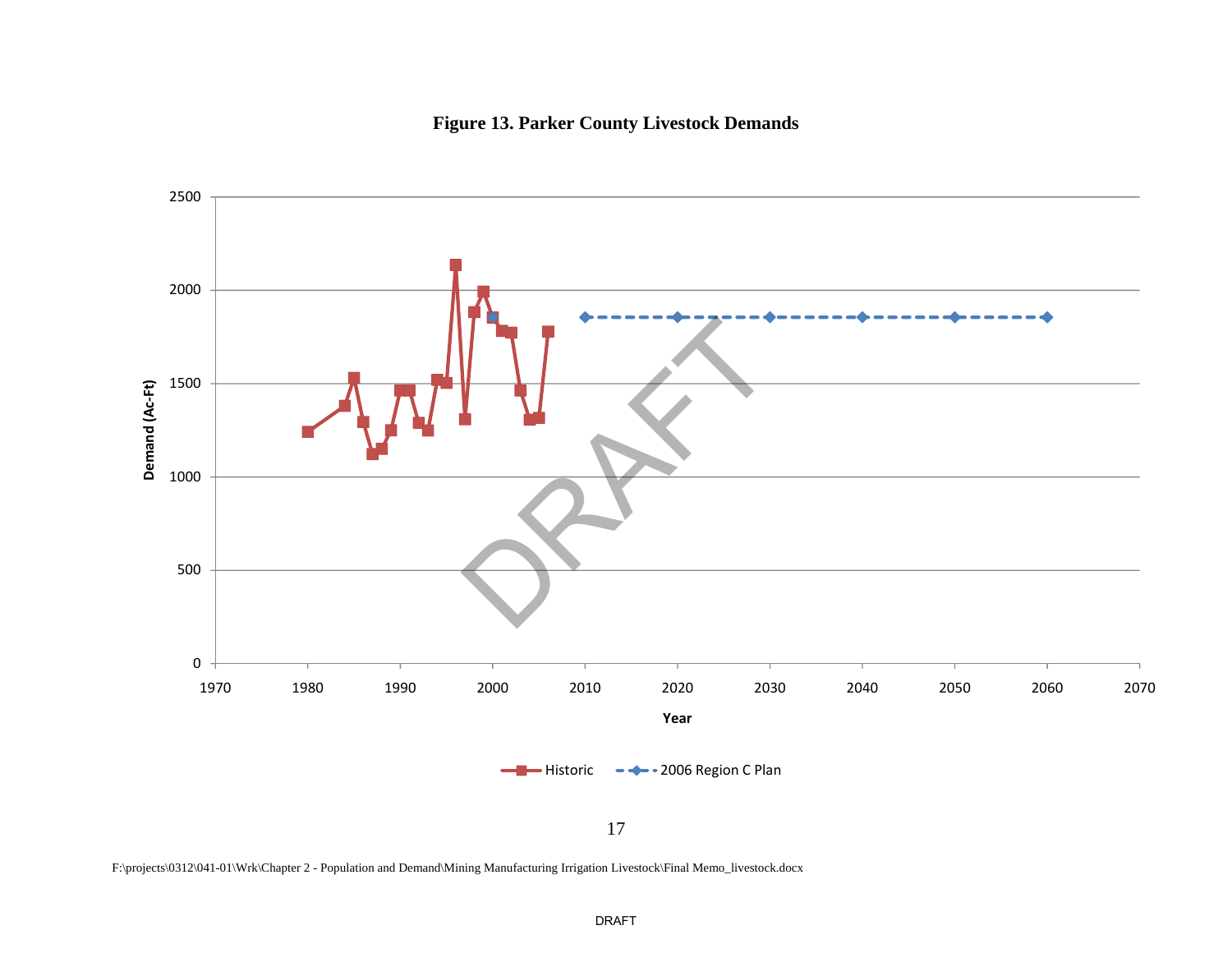## **Figure 14. Rockwall County Livestock Demands**



F:\projects\0312\041-01\Wrk\Chapter 2 - Population and Demand\Mining Manufacturing Irrigation Livestock\Final Memo\_livestock.docx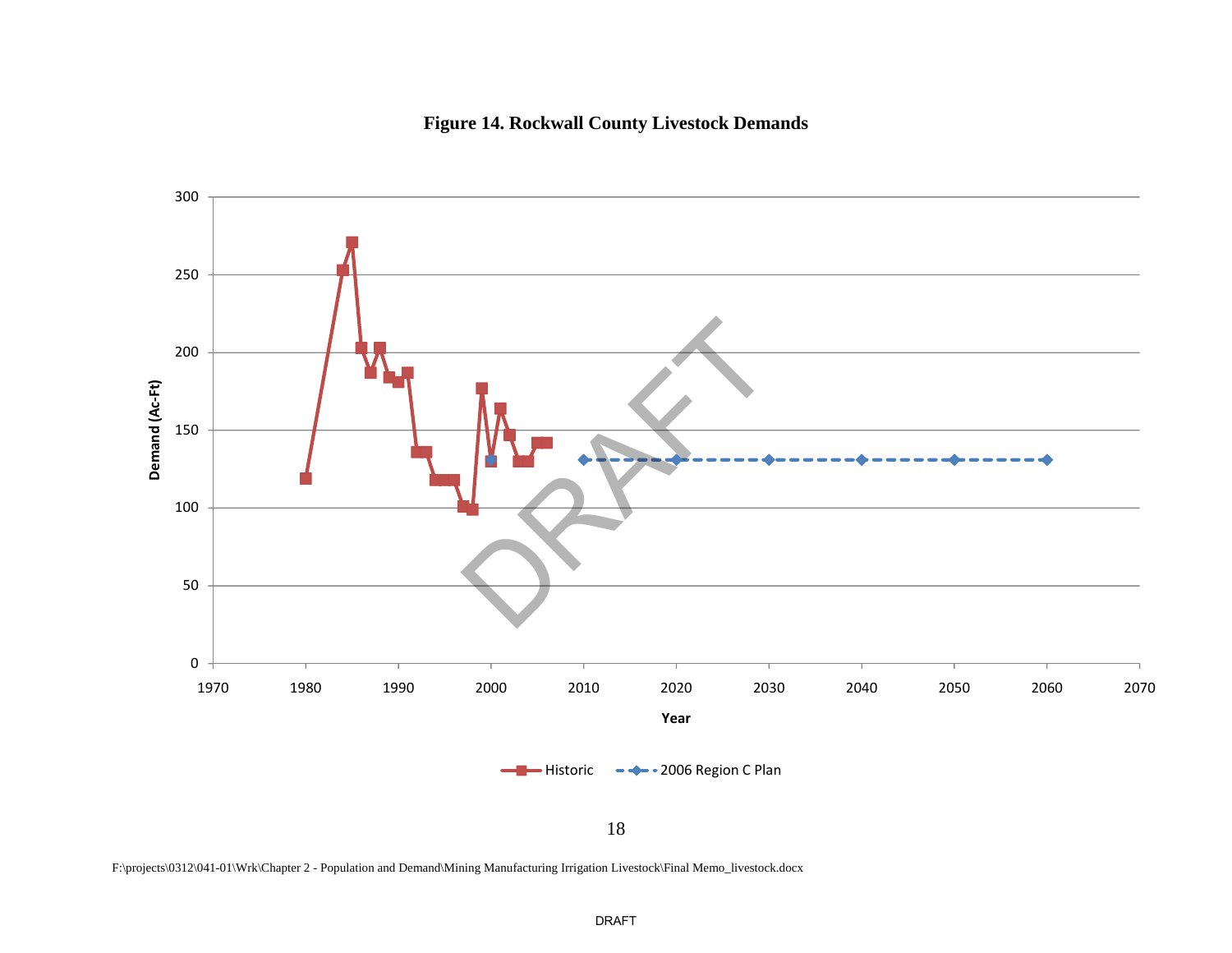



F:\projects\0312\041-01\Wrk\Chapter 2 - Population and Demand\Mining Manufacturing Irrigation Livestock\Final Memo\_livestock.docx